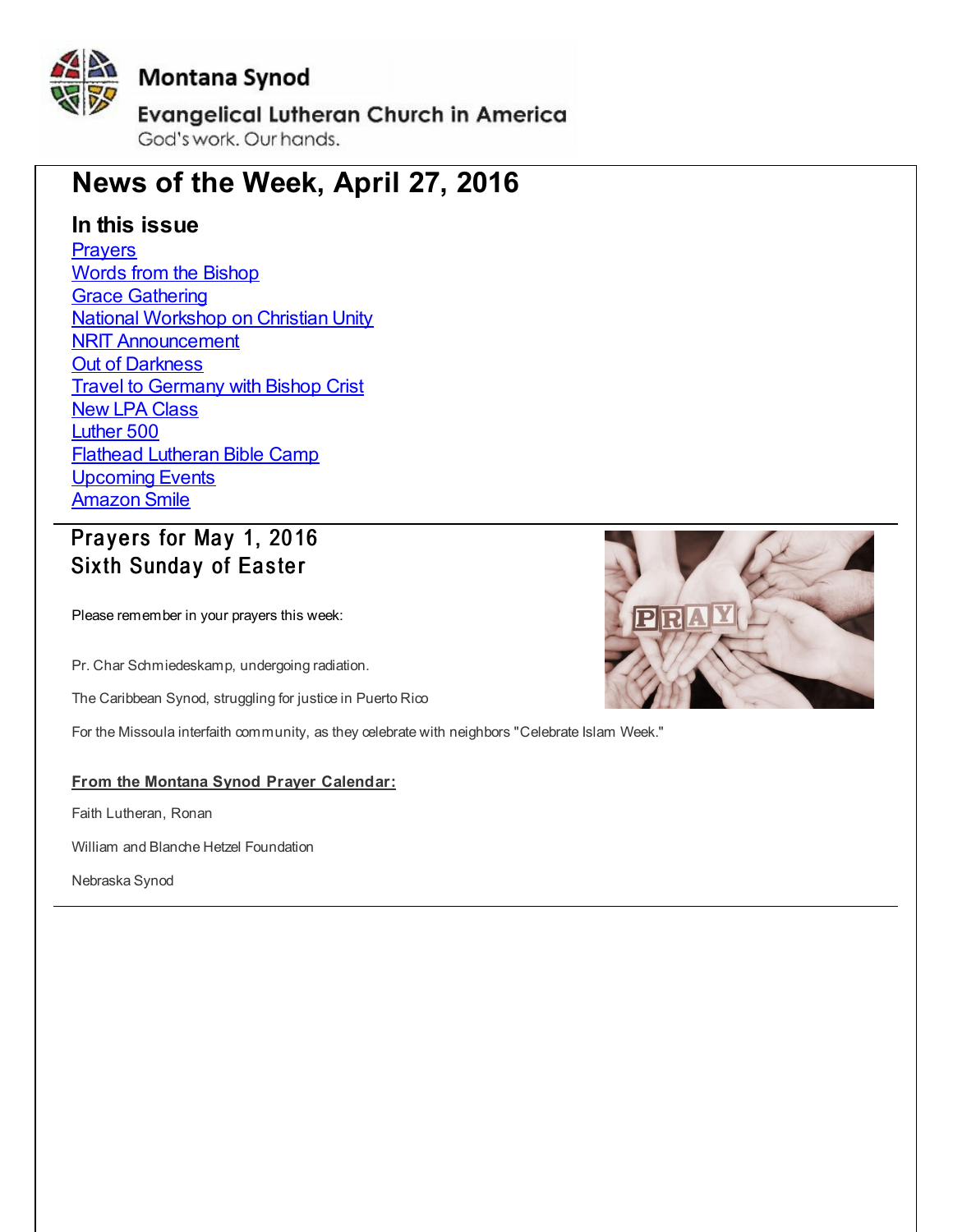# **Words From the Bishop - Deepen Faith and Witness - Community**

### "How very good and pleasant it iswhen kindred live together in unity!" (Psalm 133:1)

Community is a faith practice. We were not created to be solitary beings. Christianity is not a solo sport. In the second creation story, in Genesis 2, God immediately saw that it was no good to have one human being all alone. Partnership was the beginning of community.

When Dietrich Bonhoeffer started an underground seminary in Nazi Germany, he wrote a quide for life in community. Life Together is his exploration of community under dire conditions. He writes:

"Christianity means community through JesusChrist and in JesusChrist." He goes on: "It means, first, that a Christian needs others because of JesusChrist. It means, second that a Christian comes to others only through JesusChrist. "

In the United States we have a long history of individualism. Thomas Jefferson remarked, "I am a sect myself." And Thomas Paine declared, "My mind ismy church." George Rupp, in his book Commitment and Community, challenges the "unchecked individualism" of Paine and Jefferson, saying: "A religious dimension of the culture that is available directly to individuals displaces religious institutions. Here, as elsewhere in our society, individualism threatens to run amok." He continues: "For those of uswho are their members, religious communities provide symbolic universes: rituals, injunctions, images, and ideas through which we interpret and in turn share our experience."

It may bemore efficient to pray to God alone. It may bemore relaxing to do it on your own time table. It may bemore comfortable not to be surrounded by people who may make demands or you, who are different from you, who disagree with you. But we need each other. The body of Christ ismade up of interconnected people.

Bonhoeffer remembers the scattered Israelites. And he references his own situation of being separated from the larger body of Christ in their little seminary in hiding. He writes: "The physical presence of other Christians is a source of incomparable joy and strength to the believer."

Jesus told his followers that "where 2 or 3 are gathered in my name, I am there with them." That'swhat it takes. Gathering. Together. In Christ's name.

We live in a flashy world, a competitive world, a world hungering for entertainment and new distractions. Sometimes we think we must make our churches that way, "so people will come." God does not require us to be flashy when we're not. God gives us the gift of community and tells us to use it, to lose our selves in it. Community is not about numbers and it is not about innovation. It is about the hard work of being together, of being drawn together by something larger than ourselves, and for a purpose deeper than our imagination.

We've all heard people complain that they don't "get anything" from coming to church. But that's not the point, is it? We come together for the sake of coming together. Community is created when we come together, is it is blessed by God. And that is enough. We don't come together to "get something." We come together to be transformed by each other through the risen Christ.

The 9th century hymn writer captures it well:

Where true charity and love abide, God is dwelling there.

We are gathered by the one love of Christ Jesus; Let us lift our voices to God and b joyful. In holy wonder let us love the living God, And may our hearts ever be one in faithful love.

Since we are all one in the Lord, aswe gather, Let us be watch ful that no strife still divide us. Contention, envy, itt will, spirt-may these all cease; With us, abiding in our midst, is Christ our God.

Where true charity and love abide, God is dwelling there.

#### Jessica Crist, Bishop

## **Grace Gathering**

Dear brothers and sisters in Christ,

We have four fantastic days planned for the 2016 Grace Gathering and hope you will be able to take part.

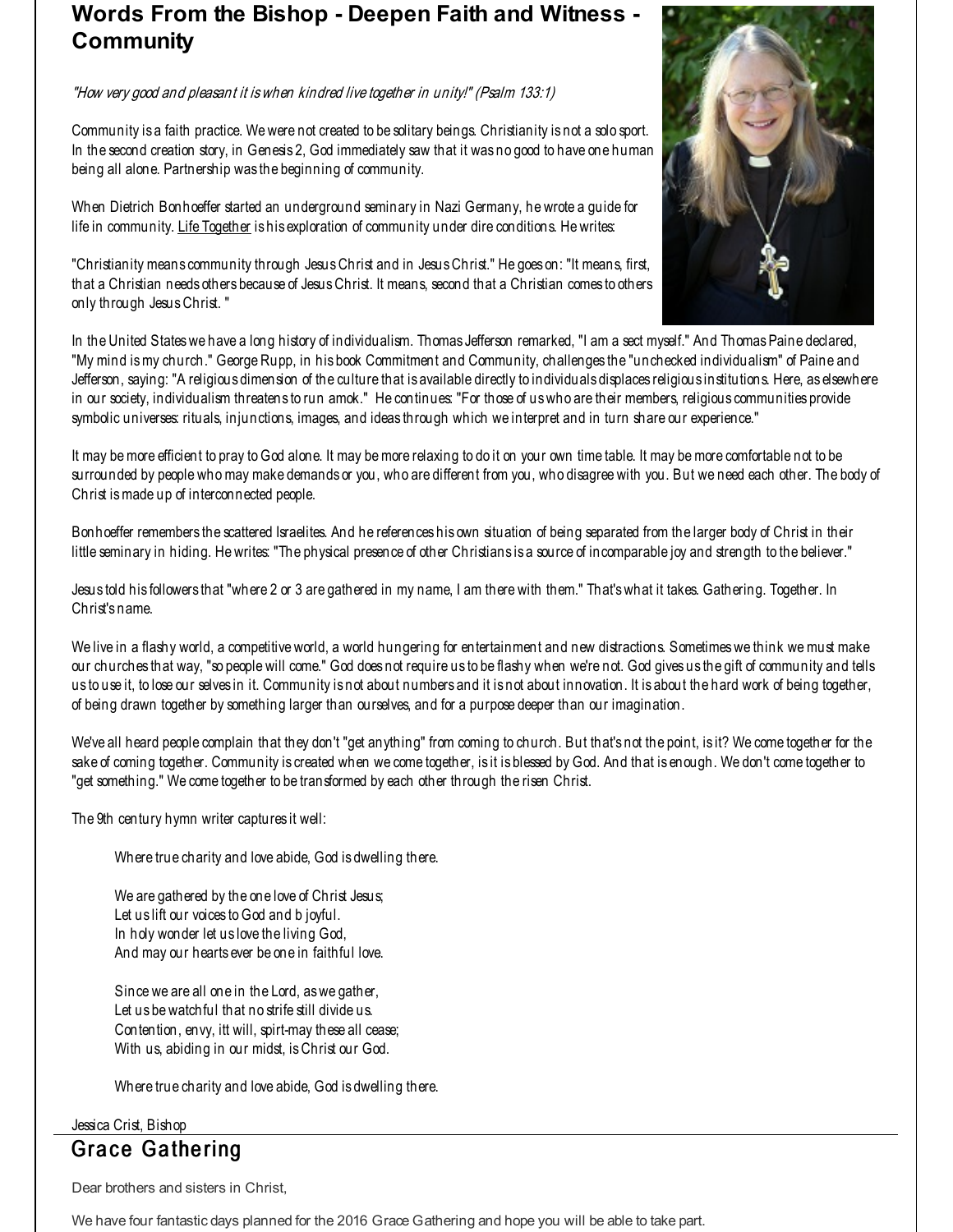

The Grace Gathering will bring people together from across the Evangelical Lutheran Church in America as the concurrent event to the ELCA Churchwide Assembly.

In addition to experiential learning, worship and presentations from special guests, a unique feature of the Grace Gathering will be the variety of workshops offered to participants to help prepare for the 500th anniversary of the Reformation in 2017.

There will be many special guests including Nobel Peace Prize winner Leymah Gbowee, who will deliver a keynote address.

Grace Gathering registrants will also have an exclusive opportunity to participate in online continuing education through Wartburg Seminary in the months following the Gathering.

Reserve your spot today by going to **[ELCA.org/GraceGathering.](http://r20.rs6.net/tn.jsp?f=001clNSC4CiogZbT-pQLPqJwZehV7UxPR-wRL8nGSduN4YpwL70g9-sWL9kSVOhJcW66MHz7xDo16rkTXjMyogl6FGBj21h675qXmdXow_5qiGmLfZaP3rxITxD6MamL_RTZq0ZYfRbMLp0bzN7Za4sQ8TzT8NAeBlMD25wQbkTEoquLGVOcCeqag==&c=&ch=)** 

# Congratulations to the newly ordained!

This past week our companions in the Cape Orange Diocese received two new pastors into ministry. Congratulations to Sandra Vorster and Gertjie De Vries Bock!



## Job Openings in Sidney

#### **Financial/Membership Secretary**

Part time position (20 Hours) where the person will recruit, schedule and coordinate volunteer ministries within the congregation; record and keeping financial membership, and activities information up to date. This person will also serve as office support and do cross training with the administrative assistant.

#### **Youth and Family Ministries Assistant**

In this position you can work up to 30 hours per week. Contact and build relationships with youth and their parents. Help develop, coordinate and oversee Pella's programs with children and youth. Coordinate with the Pastor Confirmation, education and youth programs. Work with office staff, committee personnel, council and volunteers. Coordinate the planning and scheduling of activities such as retreats, fund raising projects and meetings. Assist in recruiting Wednesday Bible School, Confirmation, LYO, and Vacation Bible School staff, selection of curriculum, planning and preparation of programs.

For information about these positions, please contact the Pella Lutheran Church, Pastor Judy Wozniak, at (406) 433-3350 or email pella@pellachurch.net.

### Lutheran Disaster Response

Dear friend in Christ,

One year ago today a powerful 7.8-magnitude earthquake rocked central Nepal. A second major earthquake struck just one month later with almost 400 aftershocks, causing continued waves of panic. More than 8,460 people were killed and almost half a million homes destroyed.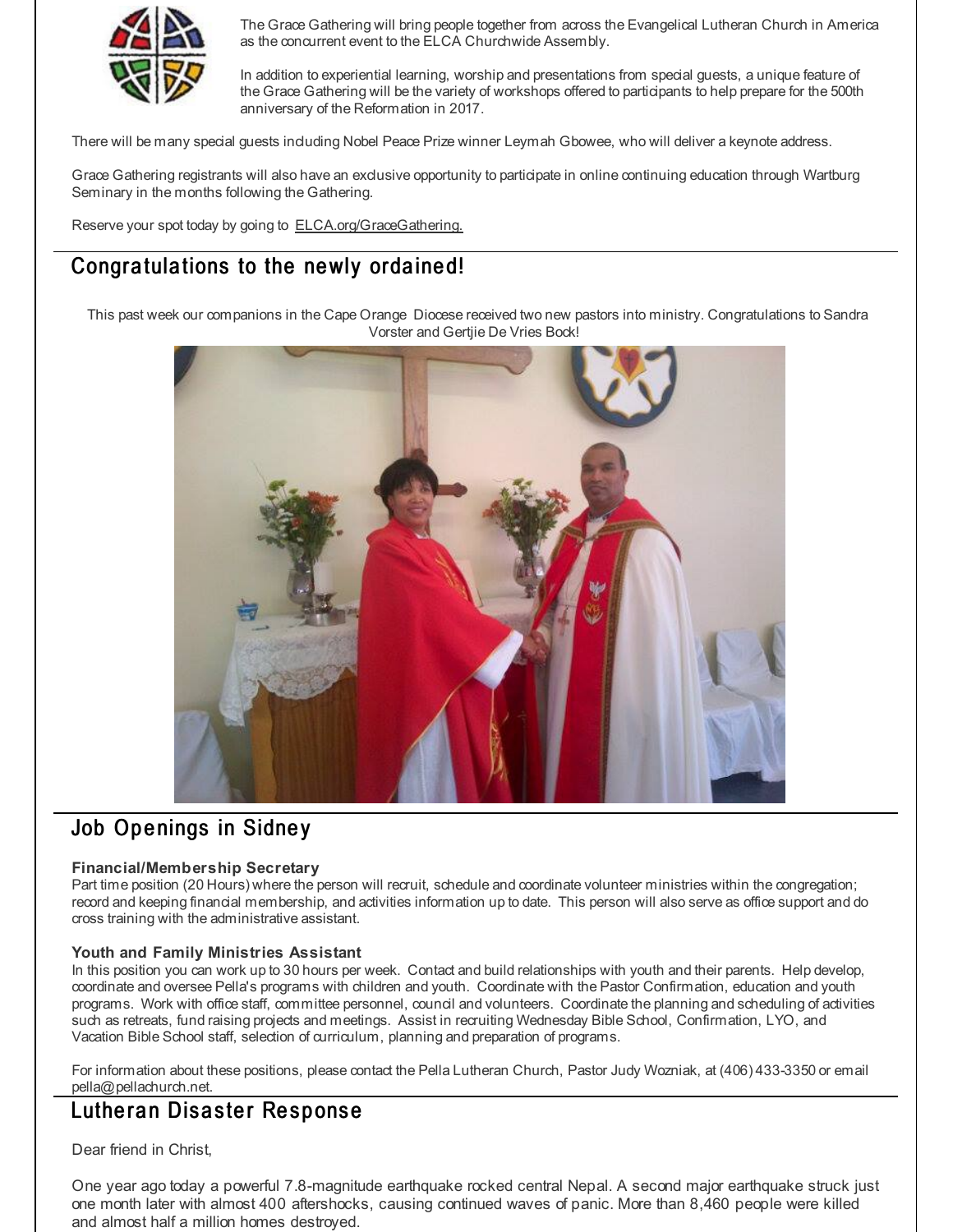Lutheran Disaster Response has been and will continue to respond to the needs of our Nepal neighbors. Working with an extensive network of partners who are actively engaged in communities, we were able to respond rapidly after the earthquakes hit. One year later, we are still there rebuilding and restoring - empowering communities and meeting livelihood needs.

The Nepal [Earthquake:](http://r20.rs6.net/tn.jsp?f=001clNSC4CiogZbT-pQLPqJwZehV7UxPR-wRL8nGSduN4YpwL70g9-sWL9kSVOhJcW6zQM3Pa1s2xAWO5rb-ZbcvIB-egPPaWAyLtzgIw_zBu0qjN_E4PYy0iJIjiM7jJOLGplFgBCshdRZeNmS5QRsHvP2KnvSHF7xwj6GFwHwuj2NX6tF5PFQhCL_qIr_xQ189x7LDZ5xz-akjje7IW_TwMI3JrM8EIuXN1z3PjsdbD6vUeYrcUNWGbLk6c80UF8ucnQ1CU_tosUSAudfi_preAkj4rhu2sgSkF5qJQ2p45-1pl-1Ogqzp1UuoheQyC_Lx7oin3E4mSFLJCnvK9JF8uEL5mYYEAiPTDudGW0H5AZGWg2bw3G5-RquhEGh_dpAv16VlmWHAhwjxTRS12T_Lcc8MS-htDWN019Cl2fyO_As_gsjFhjw2D-E_czaCbTbm4rZUBYzgk_6pe0Pgtut9w==&c=&ch=) one year later resource provides stories, images and more details into the work being carried out.

# Lutheran School of Theology at Chicago Director of Admissions

As the Lutheran School of Theology at Chicago lives into its Public Church curriculum, it is essential that our Director of Admissions reaches out to a new generation of visionary leaders. The Director of Admissions will lead the task of recruitment and admissions, chiefly (but not exclusively) for our first degree programs: the Master of Divinity and the two Master of Arts degrees. The Director will serve as a representative of LSTC through contacts with colleges, churches, synods, and other organizations. Because the Director will engage a broad range of prospective students, it is essential that s/he brings a high degree of intercultural competency. Full time position with ELCA benefits. For a full description please go to [http://www.lstc.edu/about/employment.php](http://r20.rs6.net/tn.jsp?f=001clNSC4CiogZbT-pQLPqJwZehV7UxPR-wRL8nGSduN4YpwL70g9-sWL9kSVOhJcW6FxMXq0ryGVAZ3leIRdtmAFswq1Uy1ds6FhjYOQgP3uIm-HdvB90X3Pzqg9CtXWSlwYRls1sqecZgrGO9019EFzzL7m9iRBOcyZW7OOZ-lghvh5fdrLgURLrTh2tjLrbGTPG15cOCCCc=&c=&ch=)

#### Applicant Qualifications

LSTC is interested in strong and diverse candidates for this position. Women and/or persons from historically underrepresented cultural groups are especially encouraged to apply. Interested applicants should either hold a masters level degree in theology or otherwise demonstrate familiarity with the patterns of graduate theological education and the candidacy process of the ELCA. Membership in the ELCA is recommended but not required.

The Lutheran School of Theology at Chicago forms visionary leaders to bear witness to the good news of Jesus Christ. Learn more about LSTC at [www.lstc.edu](http://r20.rs6.net/tn.jsp?f=001clNSC4CiogZbT-pQLPqJwZehV7UxPR-wRL8nGSduN4YpwL70g9-sWL9kSVOhJcW6Ea4-z1E6O_hJ5Pffh7PJGX8VjC6GMI-0ta8fEJ4YBAOgRPhzwBR66LMEfGIWNX_fHM3Y-DHz4J5pi-7y4Q530y9NEfiCH648&c=&ch=).

#### Application Process

Please submit a letter of interest expressing your reasons for applying, accompanied by a current resume of background and experience, including a list of references. E-mail your resume and letter of application to [employment@lstc.edu](mailto:employment@lstc.edu) or by mail to:

Office of Operations Lutheran School of Theology at Chicago 1100 East 55th Street Chicago, IL 60615

Screening of applications begins immediately and will continue until the appropriate person has been hired, desired start date is July 1, 2016.



## National Workshop on Christian Unity

The Rev. Amanda Liggett and the Rev. Valerie Webster, Ecumenical & Interreligious Officers of the ELCA Synod and Episcopal Diocese of Montana, respectively, are having a rich and inspiring experience at the National Workshop on Christian Unity in Louisville, Kentucky. We look forward to sharing about our experiences when we return. Valerie

Prison Ministry Partnership, April 2016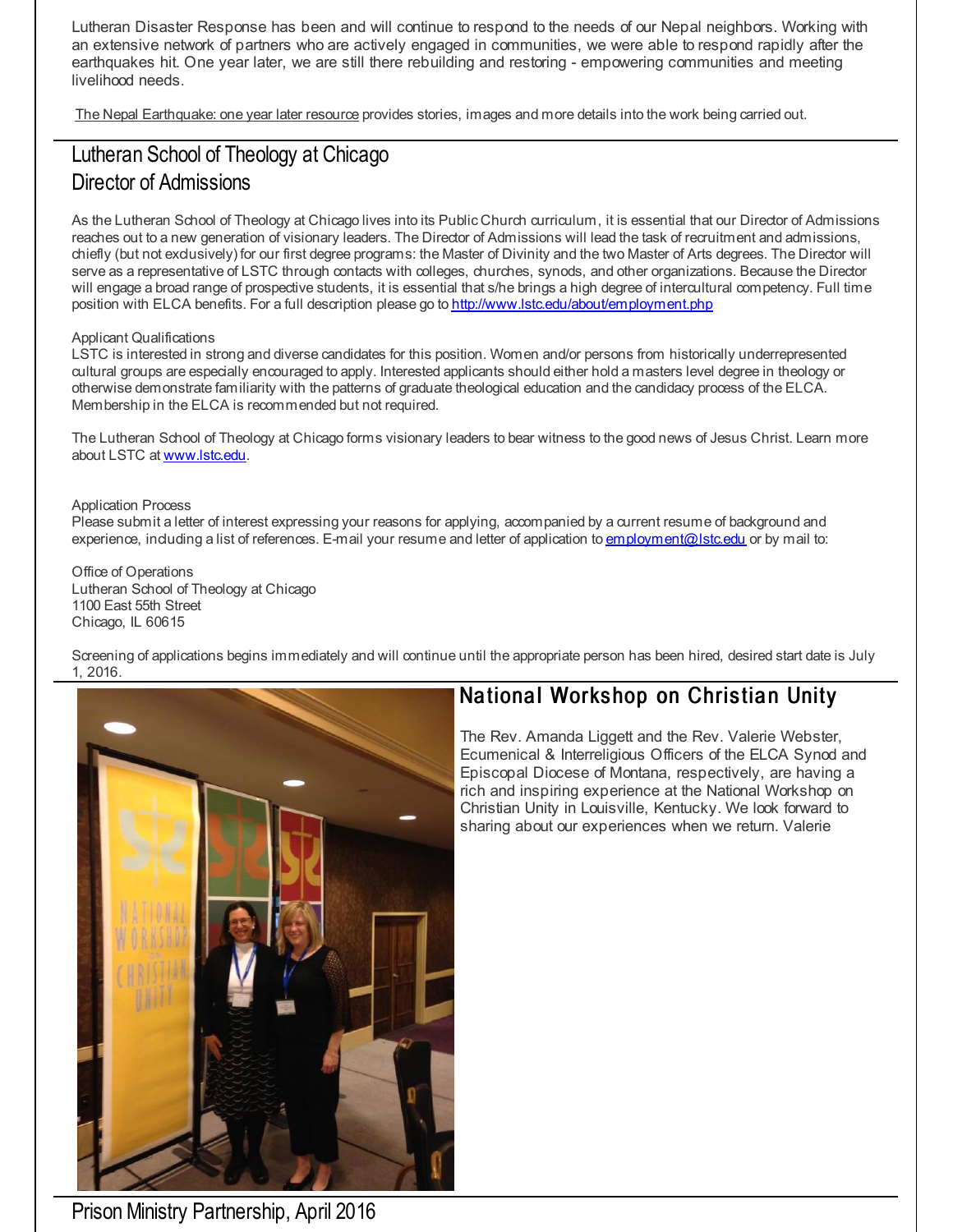One of the desired outcomes for our conversations is strengthening all of our prison ministries by sharing information and encouraging members of our churches to get involved. Our core team is passionate about working with people affected be incarceration. As one of our volunteers recently said "I got involved to be of service to God and to others but I find that every time I go to the prison I am given more than I am able to give." You can experience this for yourself by:

#### **Praying for these ministries and the people involved in all aspects of the criminal justice system.**

**Attending worship services or Bible studies** at the Montana Women's Prison in Billings or at the Men's Prison in Deer Lodge.

**Being on a leadership team for retreats:** Homeward Bound (ecumenical Walk to Emmaus/Cursillo retreat) or Kogudus (Lutheran) retreats.

**Mentoring** a returning citizen who has paid their debt to society.

**Donating gently used casual or business wear** in Billings.

**Attending Healing Communities training** to develop a ministry to persons returning from or at risk of incarceration, and their families in your own church and community.

**Donating art work or quilted items for a fund raiser.** Freedom in Christ Prison ministry receives about a third of its support from the national ELCA and local Montana Synod with the rest coming from fundraisers and donations.

#### **Attending a Freedom in Christ fund raiser:**

Saturday, June 25 Dinner, silent auction and concert by the Johnny Cash tribune band C Steve Music at St Paul Lutheran Church in Missoula. Sunday, October 9 Quilt auction via the internet at various locations in the state, including Billings, Great Falls, Sidney and more.

#### **Tovolunteer or contribute contact the following people:**

*Worship, Bible Study, retreats, mentoring or clothing donations in Billings:* Pastor Wendy Ochs at Evangelical United Methodist Church: 406-259-1897 or pastorwendyochs@gmail.com

*Worship, Bible Study, retreats, mentoring in other areas:* Pastor Rob Nedbalek, Freedom in Christ Prison Ministries at 406- 694-5267 orpastorrob@ficprisonministry.com

*Kogudus Retreat* Pr. Greg Karlsgodt, 406-544-1699 or gk@kogudus.org

*Donations or tickets for fundraisers:*Bea Rosenleaf, 406-560-4993 or Bea@ficprisonministry.com

### MAC on the Move!

**MAC on the Move!**<br> **MAC on the Move!**<br>
From the beginning the Church has been a living organism communicating<br>
the Gospel through relationships. Jesus said, "For where two or three are<br>
gathered in my name, I am there amo From the beginning the Church has been a living organism communicating the Gospel through relationships. Jesus said, "For where two or three are gathered in my name, I am there among them" (Matthew 18:20), and Paul called this living embodiment, the Body of Christ (Romans 12:4-6). As Christians, simultaneously rooted in a particular faith community and a part of God's movement in history, our participation in Christ is multi-layered and multi-faceted.

To read more and subscribe to the MAC newsletter dick [here!](http://r20.rs6.net/tn.jsp?f=001clNSC4CiogZbT-pQLPqJwZehV7UxPR-wRL8nGSduN4YpwL70g9-sWL9kSVOhJcW6Pua500zflWLQFGK2EDYMX_ibGSOyTtE1ebZix9-lthpwL0J_11BUO4tfl_hc3PxH45Tc8BDFdTRhsF6kfT-NFATNx4UZ6lW7rAkE_FiF13ThxKlGNaBCkg==&c=&ch=)

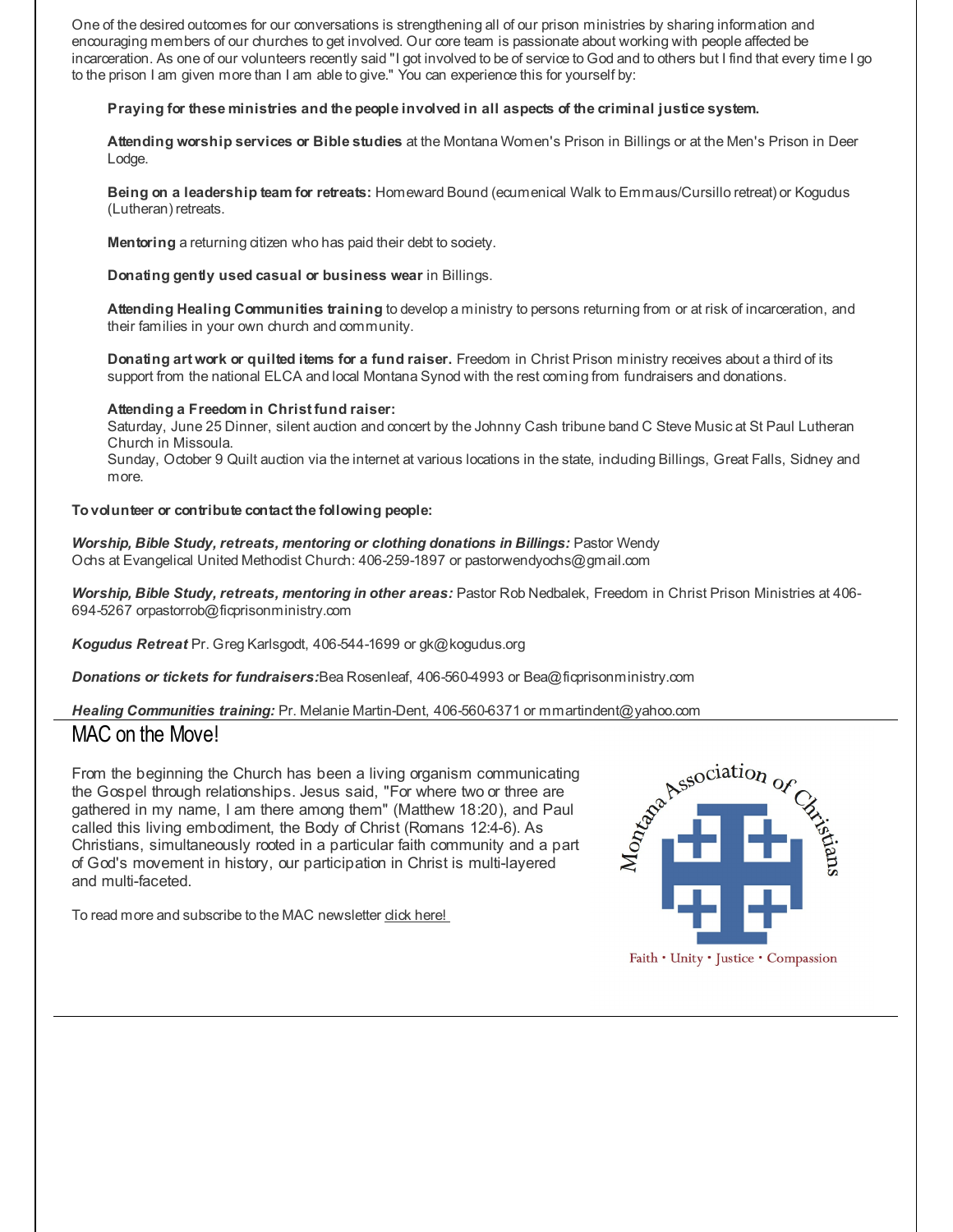

# From the NRIT Advisory Committee Chance to win a certificate good for one free NRIT class!

We are looking for quotes describing the impact of NRIT on the synod and the importance of continuing education to your ministry.

Please send a brief statement to Jenny Kunka at j.kunka@nrit.org. It can be about a specific class, about the benefit of having an organization like NRIT in our synod or about continuing education in general.



Jenny will take the names off the statements and send them on the NRIT Advisory Committee who will chose one entry to receive the gift of free registration to a

class. Thank you for helping us lift up lifelong learning in our synod! Pr. Jason Asselstine, Pr. Martha McCreight, Pr. Grant Barnett Christenson, Ms. Karen Nave (LPA), Mr. Tracy Tobel (LPA), Bishop Jessica Crist, Ms. Jenny Kunka, Dir.

**NRIT is entering the world of digital education.** Our first digital offering is now available on our website. When you purchase the class, you will have access to it throughout 2016 so can offer the class as a multi-session adult study or watch it on your personal computer at your convenience.

### DIGITAL EDUCATION

**Learning Our Place: Wilderness and Wonder from a Biblical Perspective** with Dr. Kathryn Schifferdecker

This course explores the book of Job and several biblical texts for insights about God, creation and humanity. What kind of world is this? What is our place in this world? How does the Bible speak of wilderness and wild creatures? What about "acts of God?"

To purchase the class, go the NRIT website. Under the logo, to the right side, click on NRIT Digital Education Store. Then click on "Learning Our Place..." You will need to pay online with a credit or debit card. After you have placed your order, you will be sent an email with all of the access information.Look for more offerings to come!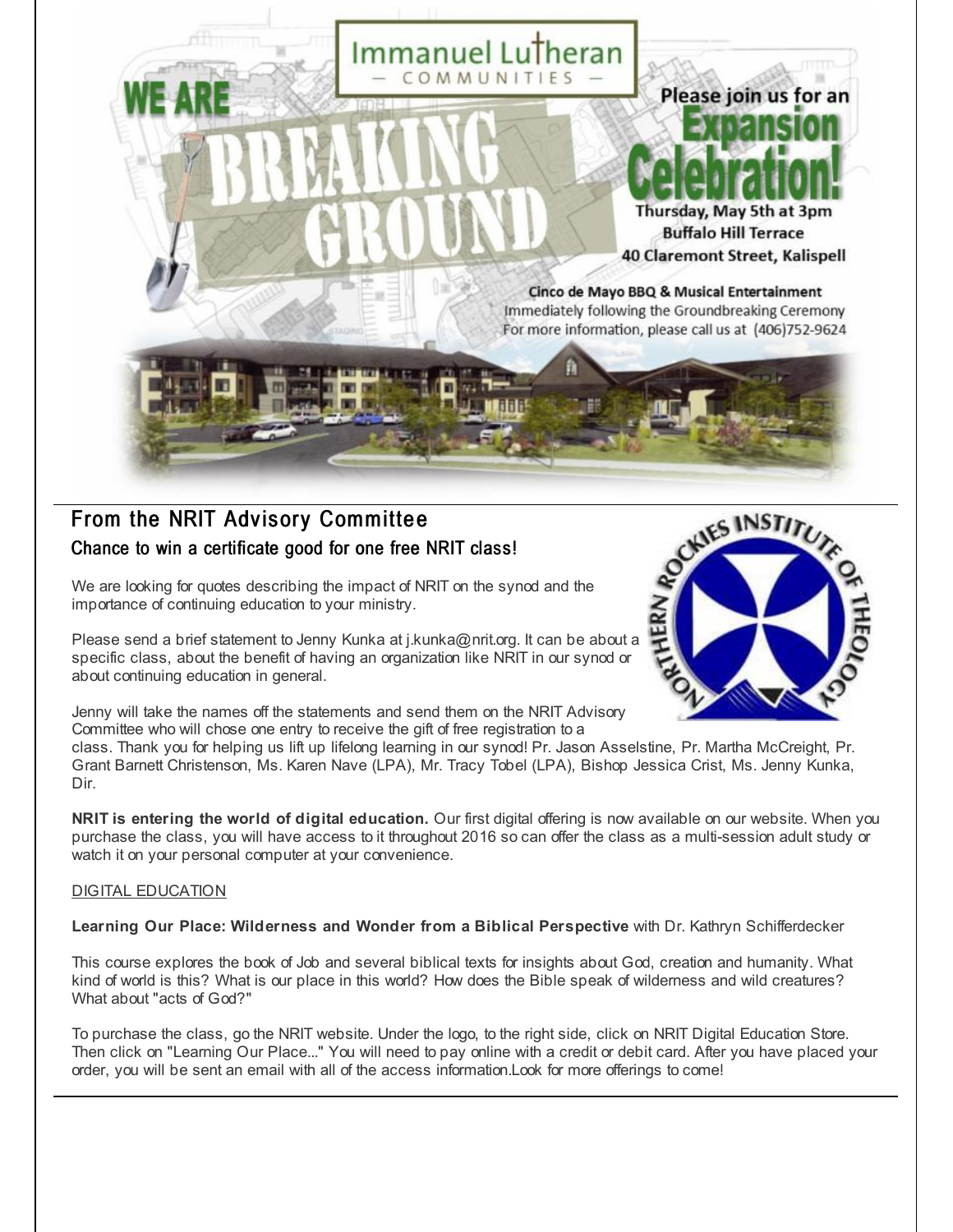

# revious news and notes:

# **Lutheran Seminary Award to St. John's "Community of the Cross"**

The Reverend Dr. James Nieman, President of the Lutheran School of Theology at Chicago, recently announced that St. John's Lutheran Ministries has been selected as 2016 recipient of a prestigious award. Within a February 19th letter addressed to St. John's President and Chief Executive Officer, Kent Burgess, President Nieman wrote:

"It is my pleasure to inform you that the faculty of the Lutheran School of Theology at Chicago (LSTC) has voted to honor St. John's Lutheran Ministries with the Community of the Cross award . . . presented to a community, institution, congregation, or any collectively functioning Christian group whose activities manifest the invitation of our Lord to take up the cross and follow him, and whose services is directed to the world around it, both Christian and non-Christian, and whose satisfaction and honor clearly derive from the gospel."

President Nieman stated of this award, "It is the highest group honor our faculty can bestow, reflecting the respect and esteem with which they regard the recipient." In telling why LSTC faculty voted to confer this award to St. John's, he observed these reasons:

\* Since its founding in 1963 by twenty-three Lutheran congregations of Montana, the work of St. John's now spans the entire state of Montana and offers a wide array of services to people without regard to religious preference, race, gender, age, diagnosis, or disability.

\* Through its multiple campuses across the state, St. John's provides a full continuum of senior living care, and through its facilities in Billings, it shows a model of intergenerational engagement that includes both children and senior adults.

\* St. John's has managed Lutheran Social Services of Montana, which has provided mental health counseling services, adoptive services, disaster response work, and Lutheran Immigration and Refugee services.

\* St. John's became the second organization within the United States to develop Green House Cottages, a model for longterm care designed to provide a home environment.

\* Since 2003, St. John's in collaboration with local ELCA congregations, served as a learning context for a dozen seminary interns, half of whom were from LSTC.

\* St. John's has been an active ecumenical partner as well as supportive of and welcoming to people from all faith traditions, including those who identity as non-religious.

\* In these and many other ways, St. John's stands as a model of bearing the cross in daily life through being an exemplary social service ministry. All of this embodies LSTC's own commitment to prepare leaders for a public church.

President Nieman concluded, "Please accept my sincere congratulations on the selection of St. John's Lutheran Ministries for this year's Community of the Cross award."

Within reply, Kent Burgess wrote, "The honor of receiving the Community of the Cross award is deeply appreciated by the St.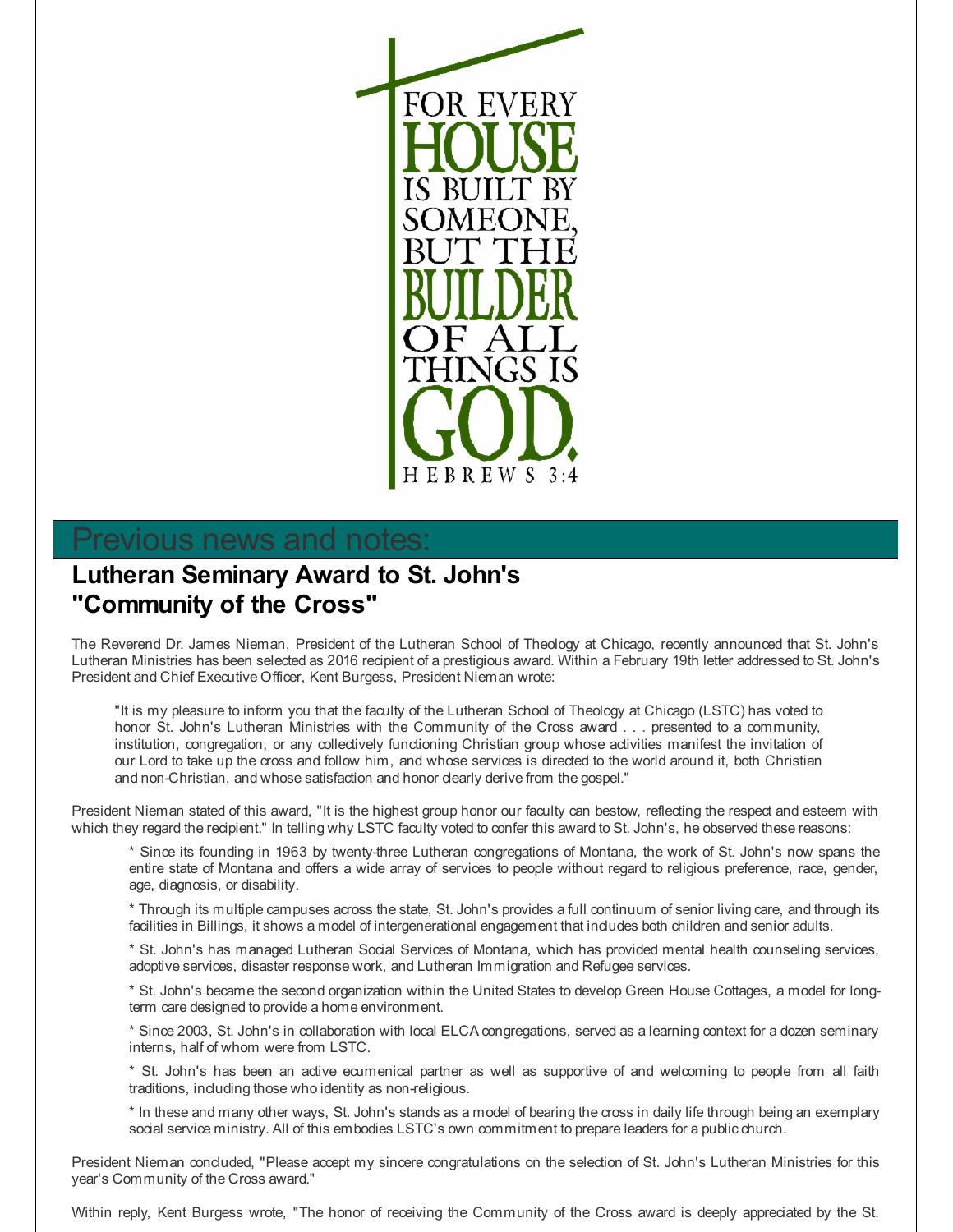John's community. Our sincere thanks to LSTC and the faculty for this award and for the recognition and encouragement it gives to our ministry across Montana and Northern Wyoming."

On Sunday, May 15, 2016, Kent will receive this award on behalf of St. John's during commencement exercises at LSTC.

Mara Flynn Graphic Designer St. John's Foundation 406-655-5716

# CHRISTIKON ANNUAL BENEFIT AUCTION

We are celebrating Christikon's 65th Anniversary! The Christikon Annual Benefit Auction "Quilts and a Whole Lot More"will take place on Sunday, April 24th at the BillingsDepot located at 2310 Montana Ave. Doorswill open at 4:00 p.m. and the cost for admission is only \$15.00 per adult. Hors d'oeuvres provided by Top Notch Catering and drinkswill be available. Guestsmay bid on silent auction items and examine live auction items. The live auction, with auctioneer Rick Young, begins at 5:30 pm. A few of the live auction items include a raffle of a 2001 Sea Swirl boat with trailer,beautiful handmade quilts in assorted sizes, condo and condo/cabin packages at Big Sky and Red Lodge, artwork, a Minnesota Vikings game package, Big Horn Fishing Getaway and much more!



In the splendor of the Absaroka-Beartooth Mountains south of Big Timber, Christikon Bible Camp

provides camping and backpacking opportunities to youth, families, and developmentally-disabled adults. Many of the proceeds from the Benefit Auction will help fund Christikon'sSojourners session, which is offered to at-risk youth free of charge. At-risk youth participating in Sojourners are those who may be experiencing significant challenges in their lives, including declining performance in school, emotional or behavioral problems, an absent parent, a family member who is imprisoned or on parole, or a family dealing with financial hardship.

Please join Christikon for this exciting evening. Tickets available at the door!

Boat raffle tickets available at the Christikon office!

More information about registering for the camp as a counselor or camper can be obtained through the website: www.christikon.org. Christikon is a not-for-profit organization, it may be considered for endowment gifts, bequests, and other planned gifts.

If you have a question or would like to contact us, please contact the office at 406-656-1969 or email us at [secretary@christikon.org](mailto:secretary@christikon.org).

# Out of the Darkness by Cindy Bye Shepherd, MT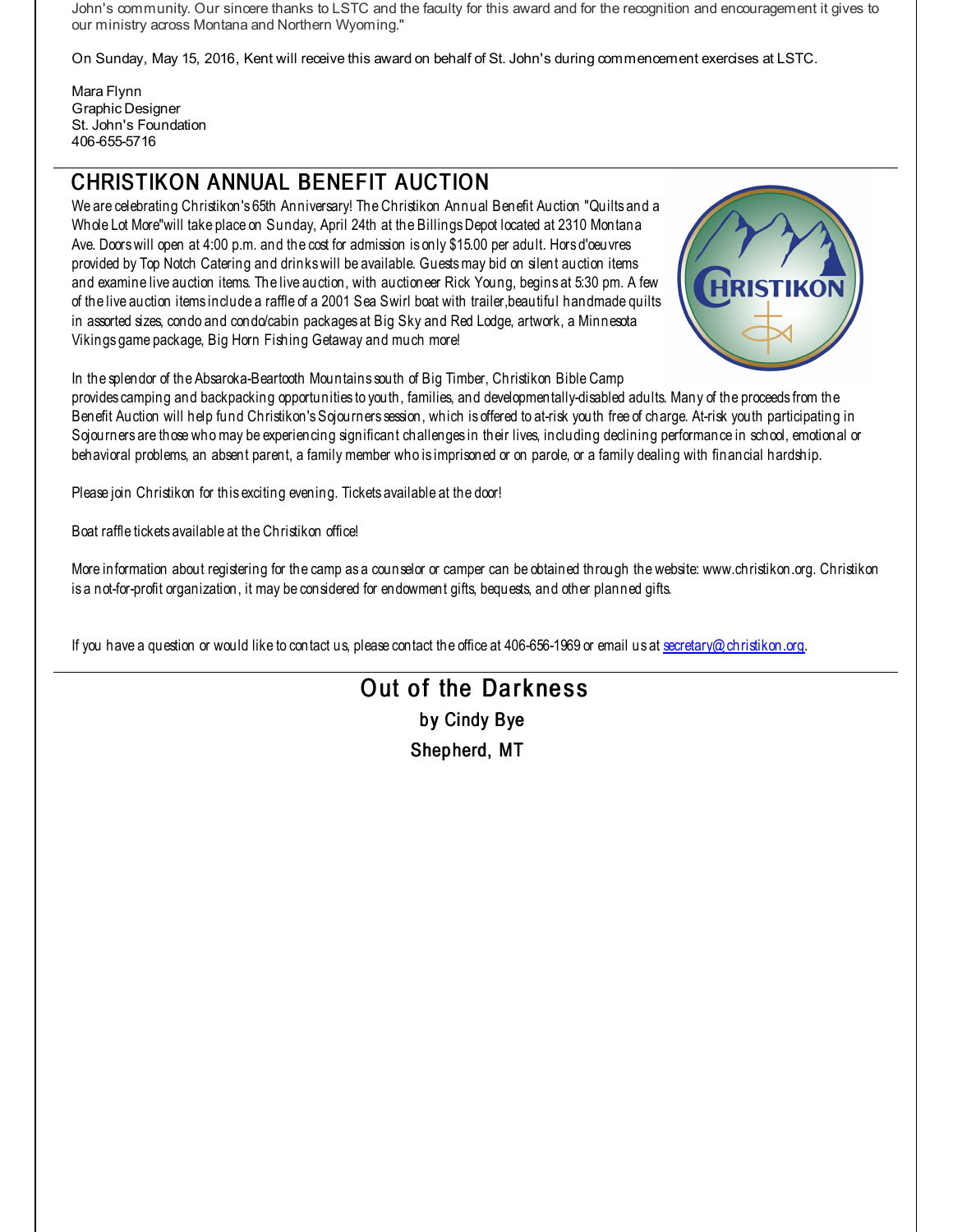

"I came out of the darkness and into the light." These were the words proclaimed by a woman at the Iglecia Evangelica Luterano Boliviano (IELB) National Women's Leadership Conference at the Jessica Crist Retreat Center in August 2015. With passionate testimony, she revealed the joy and peace she received when she accepted Jesus Christ as her Lord and Savior. The movement of the Holy Spirit through the room was almost palpable, as she shared her life-changing story of coming to faith.

To read more, dick [here.](http://r20.rs6.net/tn.jsp?f=001clNSC4CiogZbT-pQLPqJwZehV7UxPR-wRL8nGSduN4YpwL70g9-sWNuitdNBOHb51ewDlTd8Z7Ql-d9Is0QrqBrUKbSIP2vkp5h5S3cNOPCtQQU3qHZSWtHOY26rm4_yB1UK5a4pyRv1tZhGIhPjcImqINDBckzNY_W_Ht8leSD9q5wm--OwwA5eWtCC_OehLtRmLEqKCtg=&c=&ch=)

### Travel to Germany with Bishop Crist!

[Click](http://r20.rs6.net/tn.jsp?f=001clNSC4CiogZbT-pQLPqJwZehV7UxPR-wRL8nGSduN4YpwL70g9-sWK2jjr78gXFdmrqSYCUyYRP74DYgSK3Hjee9zj538v4pzgOrFne7AUGqTg8SsvOUXL-qPwbkF6IVKOQX4fttU_6kzJQpJKqcmfxSxh_0tg45EseHTwqImrAxCsgfMm6mV7F3IlQBmIG2p2kz2QDp-BrYG945ZIObjKRRdH-3rLWnn6T1UmaqAP65eNRw6v79AF5nU4mMVB1HQgeXtv_1IOJyjBDzP5FH7uV6H7paxrUN&c=&ch=) Here for information about a Montana Synod trip to Germany to visit Reformation sites in May of 2017. Join Bishop Crist and others from around the Synod on this trip to Wittenberg.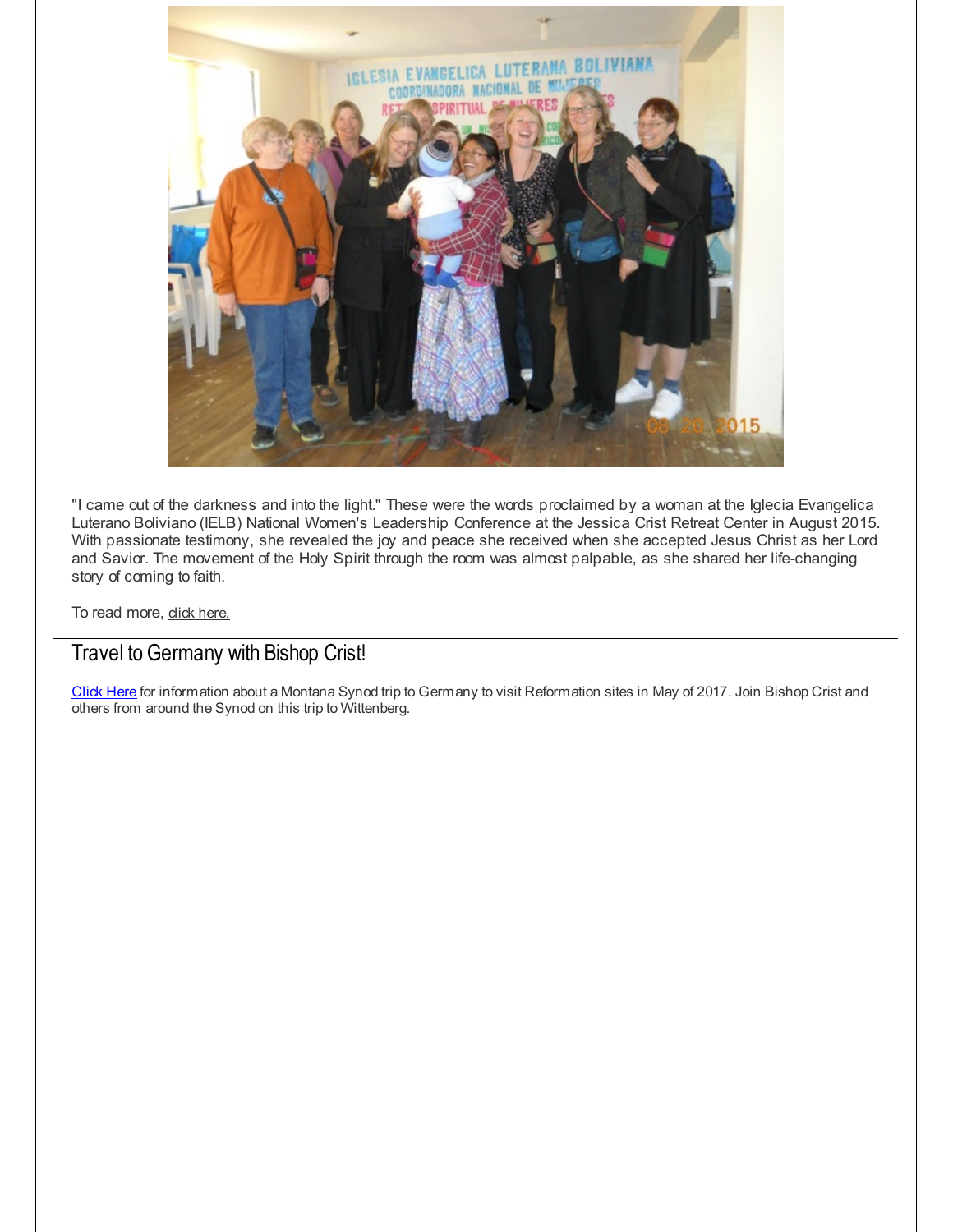

**Montana Synod** 

**Evangelical Lutheran Church in America** God's work. Our hands.

# The <u>500th Anniversary</u> of

Martin Luther's 95 Theses (1517-2017)

# May 9-18, 2017

# **Travel to Germany** With Bishop Crist

The Montana Synod is offering a chance to tour Germany to celebrate the 500th Anniversary of Martin Luther's Nailing of the 95 Theses to the doors of the All Saints Church in Wittenberg.

# Pilgrimage to Germany, Palestine, and Israel

Pastor Paul Rowold of Polson will be leading a Pilgrimage to Germany, Palestine, and Israel from October 4-18. He has led numerous groups in the past, and emphasizes renewal of body and spirit, with significant contact with the Christian peoples in each country. Included in this trip are guided visits to the major Reformation sites (including Erfurt, Mansfield, Eisleben, Wittenberg, and Eisenach, with the Wartburg Castle) and the significant sites in the Holy Land. Visits to the homes of Christian families and worship in Bethlehem and Eisenach will highlight this Pilgrimage.

The 15 day experience departs from New York JFK and includes breakfasts and dinners at 4 star hotels each day. Cost is \$3225 per person (based on double occupancy). For detailed itinerary, contact Pastor Rowold at 406 883 5864 or paul.rowold@gmail.com

# New LPA Class - Fall 2016

### **2016-2018 Lay Pastoral Associate Class Nominations**

Now is the time to consider lifting up individuals with the gifts and skills for the Montana Synod Lay Pastoral Associate program (LPA). The next class will begin in October 2016, but now is the time to be educating those in the congregation about the LPA program, and seeking their commitment.

The congregational meeting is a good opportunity to nominate and support those in your congregation who have the desire and skills to serve as an LPA in the Montana Synod. At this annual meeting the congregation can pray for and, with the guidance of the pastor, recommend individuals to the Bishop for approval. For more information, go to the [Montana](http://r20.rs6.net/tn.jsp?f=001clNSC4CiogZbT-pQLPqJwZehV7UxPR-wRL8nGSduN4YpwL70g9-sWMGOFYGL5ux4GTog2Ivmh3VfwtnjYLnP3927pX9pr1mv2m42n_ArZFNW08b4L9Q8T6Z15hYT8KK3aScfyAK7JRZVDtx_nTbHKEurbiSdW0p1706Bn64h3fleXOClPAwE-Q==&c=&ch=) Synod website or call Pr. Jason Asselstine, Associate to the Bishop.

# **Interested in becoming an LPA?**

1. Talk to your church pastor. Talk about what it means to fill in for him or her and the traits it takes to provide pastoral leadership (albeit, temporary).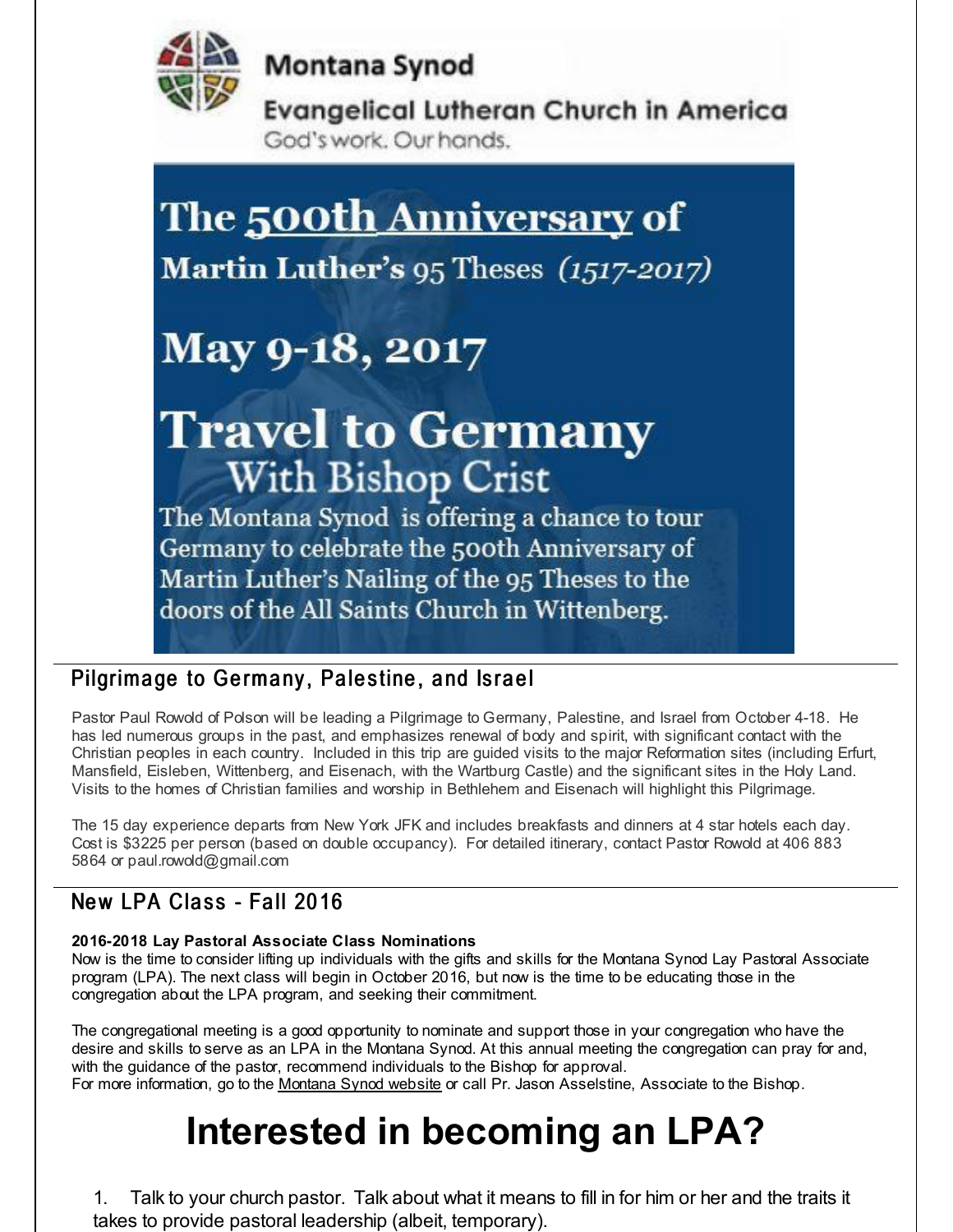2. If your church does not have a pastor, feel free to contact our office. We'll put you in touch with someone who can shed some light on the role of an LPA.

### **3. Have your church pastor contact Bishop Crist or Rev. Jason Asselstine, Assoc. to the Bishop via email or phone call. This contact and conversation will be your pastor's recommendation for your participation in the MT Synod LPA program.**

After approval from the Bishop (to enter the program), please ensure you have the following items to our Synod office at least 3 weeks prior to the class start date (our staff admin person will send you the paperwork to begin the process):

- 1. Completed biographical, information sheet.
- 2. Initiation of a required [background](http://r20.rs6.net/tn.jsp?f=001clNSC4CiogZbT-pQLPqJwZehV7UxPR-wRL8nGSduN4YpwL70g9-sWPn_SmbE-mt-PfPjIoZBoOUWFshyu_Ov8vLyTiTi-mZjiKjzjeAsFTrzT2eS7UESa5y5UGA-92IlnElhn_Eys33xCQy8Fikg2yUkXV4ZBkPM9FvgZADgb3opdAWoAtP9ZQMm2aV3AfUXq-G9zlpg5TalW4FdX4h6QQ==&c=&ch=) check

3. First year's payment of \$200 via check made out to "MT Synod" with "LPA training program" in the check's memo section. This can also be brought with you to the 1st group retreat.

Still have questions? Call our Synod office at 406-453-1461



**NRIT News:**

*The following events require pre-registration:*

**NRIT is entering the world of digital education. Our first digital offering is now available on our website. When you purchase the class, you will have access to it throughout 2016 so can offer the class as a multi-session adult study or watch it on your personal computer at your convenience.**

### **DIGITAL EDUCATION**

#### **Learning Our Place: Wilderness and Wonder from a Biblical Perspective**

With Dr. Kathryn Schifferdecker This course explores the book of Job and several biblical texts for insights about God, creation and humanity. What kind of world is this? What is our place in this world? How does the Bible speak of wilderness and wild creatures? What about "acts of God?"

To purchase the class, go the NRIT website. Under the logo, to the right side, click on NRIT Digital Education Store. Then click on "Learning Our Place..." You will need to pay online with a credit or debit card. After you have placed your order, you will be sent an email with all of the access information. Look for more offerings to come!

### **COMING WORKSHOPS:**

**Spiritual But Not Religious: What Can We Learn From Them? How Can We Welcome Them?** Dr. Melinda Quivik

Friday, April 29th - St. John's Lutheran in Helena 9:30am - 3:30pm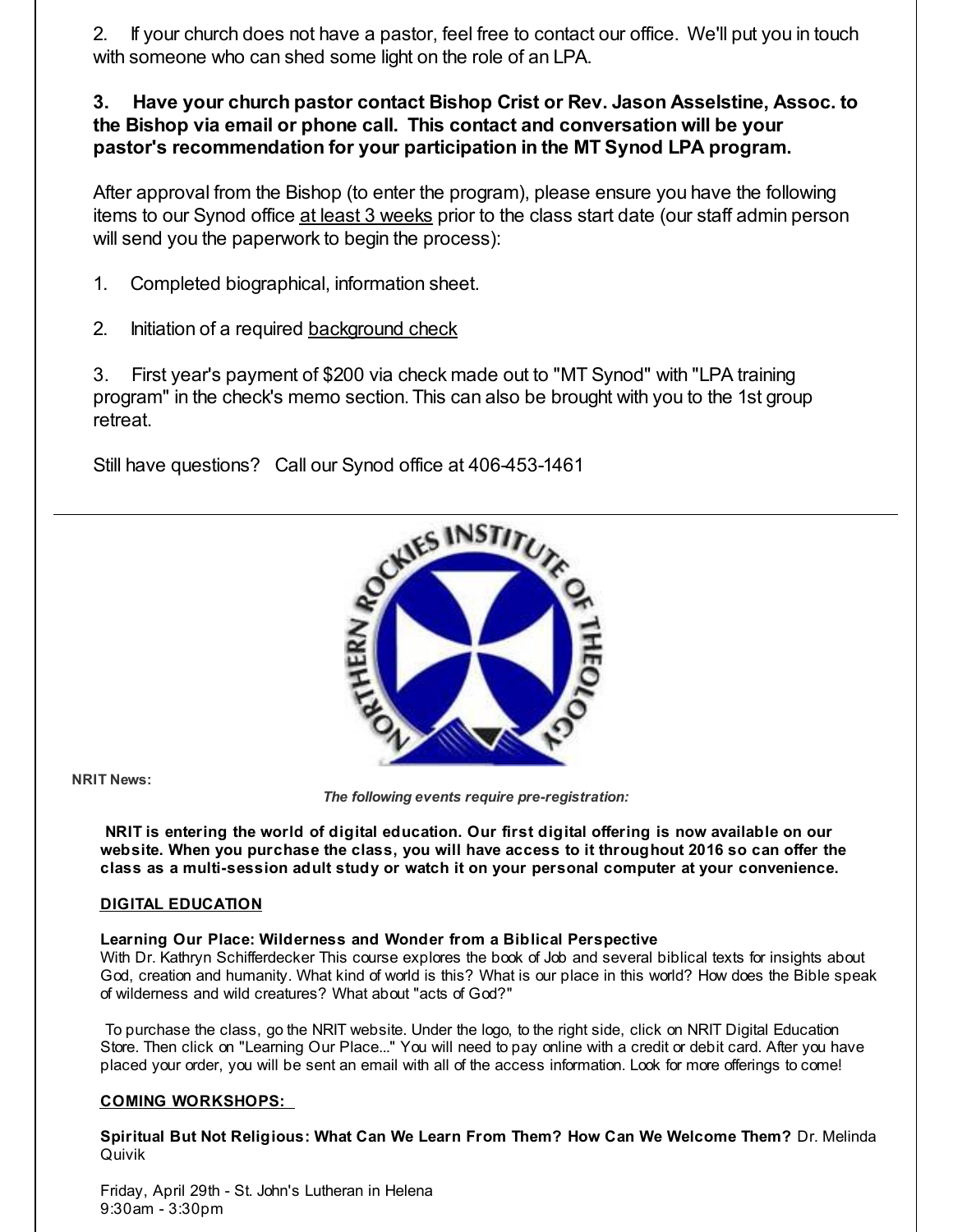(5 credits) \$75 clergy/\$50 New to Ministry, retired, LPA/\$20 for nonrostered no CEUs

#### **Leading Worship Matters: Shaping Faith** Dr. Melinda Quivik

Thursday, April 27th - New Hope in Great Falls 9:30am - 3:30 pm

(5 credits) \$75 clergy/\$50 New to Ministry, retired, LPA/\$20 for nonrostered no CEUs

To sign up, www.nrit.org and click on the NRIT logo near the upper right side of the Montana Synod page to see our offerings.

### **SCHOLARSHIPS**

We know that some churches are not able to provide the recommended amount of continuing education assistance and what is offered doesn't always go far enough. At the same time, we strongly believe in the importance of continuing education for our synod and we support the ELCA expectation of 50 hours of continuing education credits a year.

- Scholarships are now available to cover half the cost of NRIT events.
- Apply online or by leaving a message for Jenny at 406-453-1461.

\*NRIT is grateful for financial gifts in support of this scholarship fund. Designate by writing "Jessica Crist Scholarship Fund" in the memo line.



The Reformation 500 Task Force is looking for people to serve with our group. The only requirement is an **interest in Reformation history and how the church is continually reforming. Many of our meetings are** held via Google Hangouts so that very little lengthy travel is necessary, also helping to fulfill the first benchmark of the Montana Synod, "Meet the future boldly." If you would like to join our fun group, please **contact Rev. Tonya Eza.**

In conjunction with the Montana Synod's third strategic benchmark, "Deepen faith and witness," the 2016 Synod Assembly and Theological Conference theme will be the 500th Anniversary of the Reformation. Yes, it's a year early, but this is part of how we meet the future boldly, so that when 2017 comes along, we will all be prepared! In conjunction with the Synod Assembly, the Reformation 500 Task Force is sponsoring a Reformation stole and banner contest. We invite the member congregations of the Montana Synod to bring original stoles and/or banners with them to the Synod Assembly in June. Following are the rules that we ask you to follow:

If you are making a stole:

- Stoles must be able to be worn while presiding over worship, and should be able to withstand 10 worship services (feel free to experiment with materials!).
- Stoles should be between 3" and 6" wide at the shoulder, and between 48" and 54" long.
	- o Be sure also to consider weight of stole and range of motion for the pastor in your design.

*Stoles need to be appropriate for a liturgically red service*

o Red doesn't need to be the only color in the stole, but it should play a prominent role in the color palette of the stole.

The stole should be your own original design - it is fine to use established patterns (provided they are not copywritten) as long as they are put together in your own way.

#### **If you are submitting a banner:**

• Banners should be appropriate for display in a worship context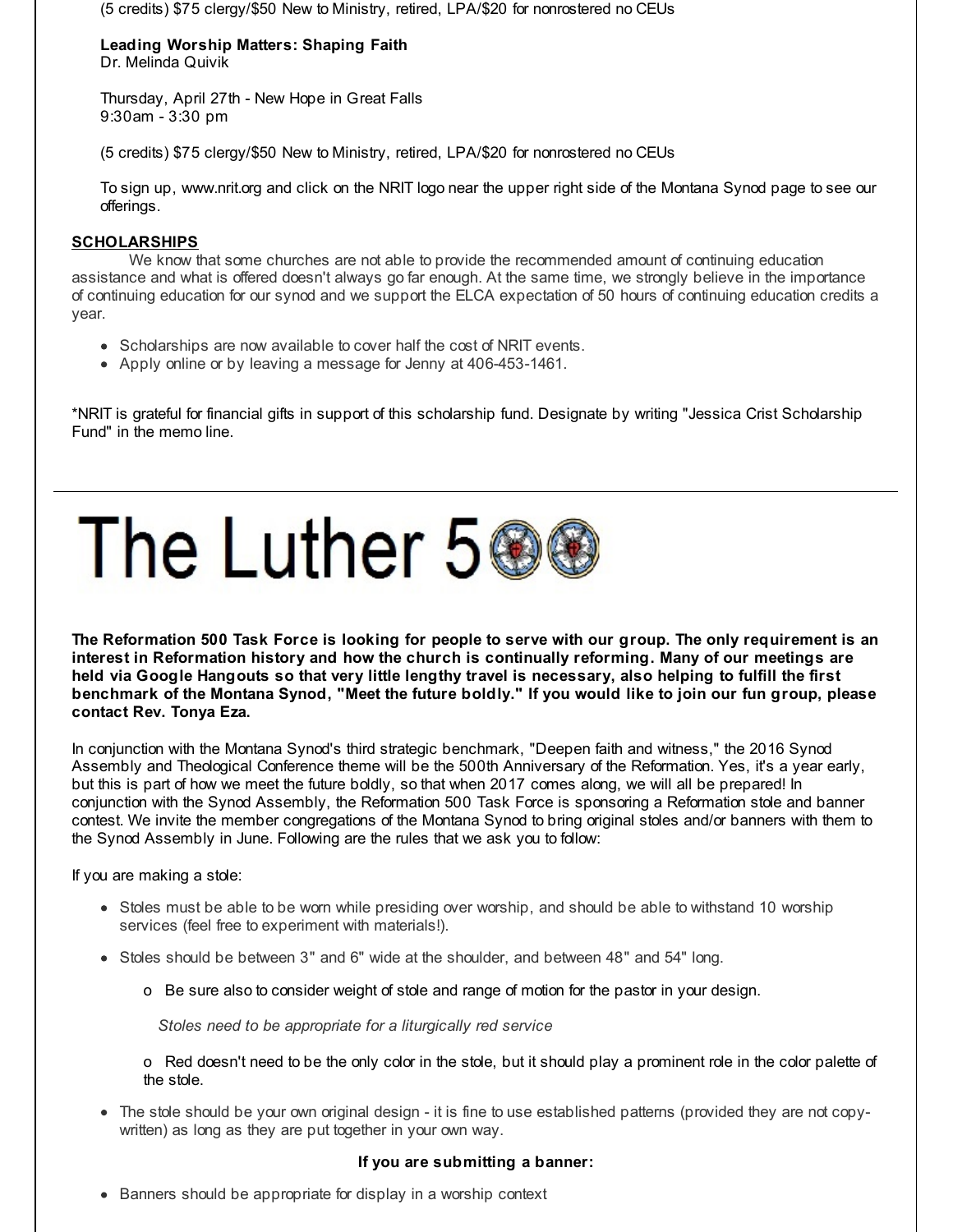- o The size of the banner should be able to fit comfortably within the dimensions of your sanctuary.
- Banners should be of an original design. You may use established patterns (provided they are not copy-written) as long as they are put together in your own way.

Please bring the stoles and banners with you to the Synod Assembly, and they will be displayed in a place where everyone can see. Assembly attendees will vote on their favorites.

Questions? Please contact Rev. Tonya Eza, chair of the Reformation 500 Task Force, or any of the other members of the group.

# Flathead Lutheran Bible Camp **Retreats, Events, and Updates:**

*For additional information about these great upcoming retreats and events, check out our website at [www.flbc.net!](http://r20.rs6.net/tn.jsp?f=001clNSC4CiogZbT-pQLPqJwZehV7UxPR-wRL8nGSduN4YpwL70g9-sWHJzEQP8Isq-Tem8vDgqOBDhQknblZ9oaf8CjGUTKllt6K-LVXXlhpl1zpmQNPhmt0MMrWH43gUlHUOi3hQWJ71kSd6Baxu22qi-cUd8mSb8Cbx4EBHLb-TX7sBsD54GVqHLym5sP7QSvTJjP_I0wXx0rSZ43vCo1g5cEEYluNc0u22g7G1tWTp7phCiAhGcWgr-a8yLB0Li&c=&ch=) Also, watch for our 2016 Summer Brochure around Christmas! Be sure to register early for your first choice of weeks and programs!*



### May 8: Mother's Day Brunch

Celebrate the special women in your life by joining us for a delightful brunch at camp. Four seatings are available, and reservations are required. Call (406) 752-6602 by May 2nd to make your reservation. Suggested donation is \$20 per person. Proceeds benefit the the FLBC campership fund and the CASA program of Flathead County, assisting young women in foster care. CLICK HERE for more information!

### May 27-30: Thrivent Memorial Day Family Work Retreat

Fun (and work!) for the whole family as we prepare our facilities for the summer camping season! This is a great time to introduce your children to camp and to meet our 2016 summer staff, who are eager to work, worship, and play with you! Call (406) 752-6602 to reserve your spot. This retreat is FREE in thankfulness for your assistance and funding from Thrivent Financial.

### June 3-5: Women's Retreat

Calling all women! Join us for worship, great food, relaxation, yoga, spa time, and sessions with Dr. Nancy Eldredge-Hess, who will lead us in the theme, "Unsung Heroines of the Bible." CLICK HERE for more information!

Rev. Nathan Clements, Associate Director Flathead Lutheran Bible Camp 603 S Main St Kalispell, MT 59901 (406) 890-5104 (cell)

# Upcoming Events, etc.

**June** 3-5 Montana Synod Assembly

**Please put these important dates on your calendar:**



**2016 Bishop's Convocation**, October 14, 2016, Our Redeemer Lutheran Church, Helena, Montana **2016 First Call Theological Education**: November 7-9, 2016, Great Falls

**2017 Montana Synod Assembly**: June 1-4, 2017, Best Western Heritage Inn, Great Falls

**2017 First Call Theological Education:** November 6-8, 2017, Great Falls



~~~~~~~~~~~~~~~~~~~~~~~~~~~~~~~~~~~~~~~~~~~~~~~~~~~~~~~~~~~~~~~~~~~~~ Find upcoming issues of **The Parish Paper** [here](http://r20.rs6.net/tn.jsp?f=001clNSC4CiogZbT-pQLPqJwZehV7UxPR-wRL8nGSduN4YpwL70g9-sWJmuPxKSvIt49Pt98Sn9E1iQgbqAfVKr6WVrnfwjZiqs_KxWozA5H1emYP6bfJxTBzZJHTbfPpAUz0d7HlRKnjk3mJTLQ6arJ3RzswlzMdnS4LcKBHFIGpe6P9ph8xZCGZdk5frdhWLr-Q-BUyzcCbHFFX7CXqzD3w==&c=&ch=)